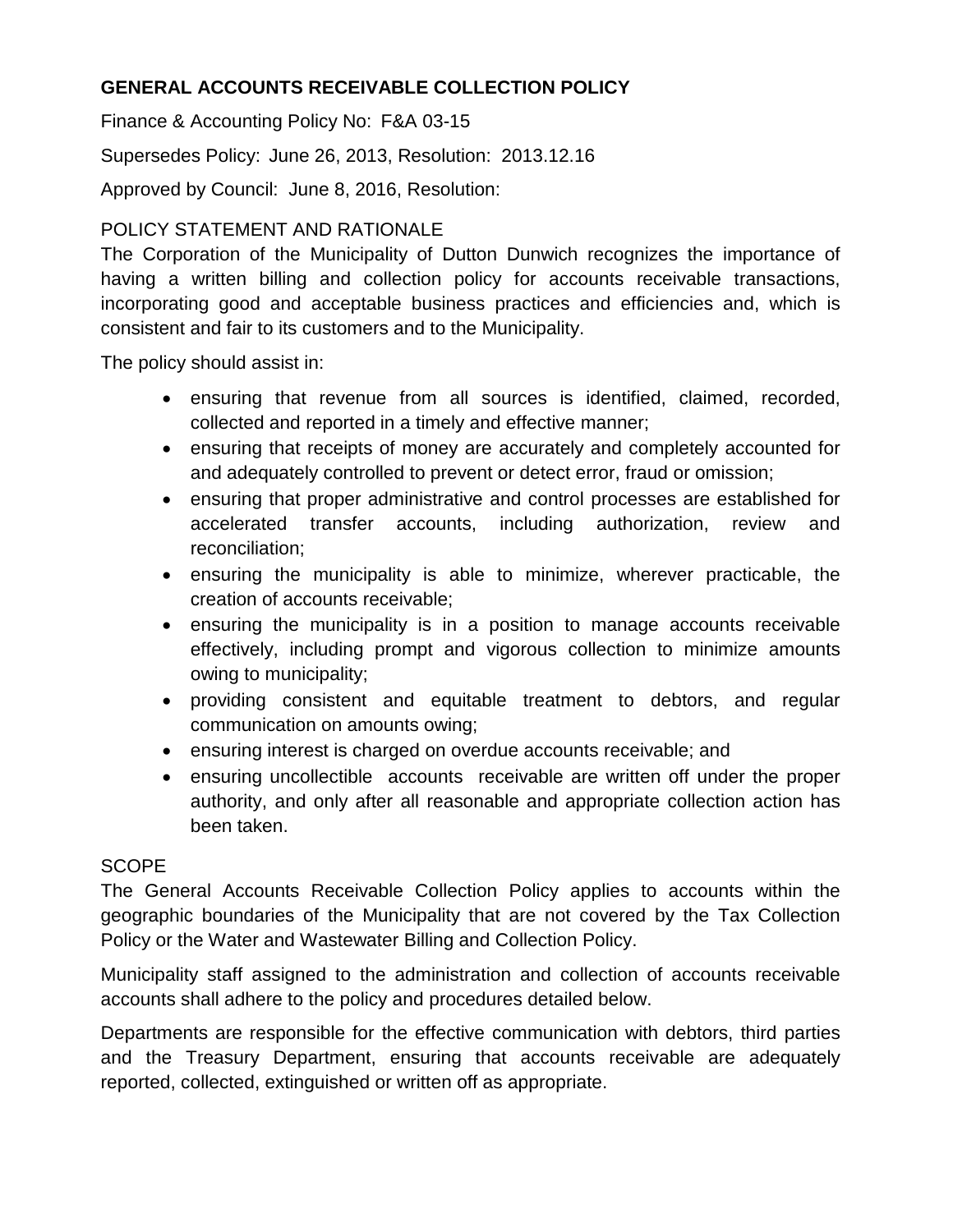# **DEFINITIONS**

In reading and interpreting the General Accounts Receivable Collection Policy, the following definitions apply:

- "Municipality" means The Corporation of the Municipality of Dutton Dunwich.
- "Control Account" means a general ledger account within the accounts of the balance sheet of the municipality.
- "Subsidiary Accounts" means the outstanding accounts within the accounts receivable system as defined by group.

POLICY, PROCEDURE AND IMPLEMENTATION

## **1.0 General**

- 1.01 The Treasury Department is authorized to collect delinquent non-tax debts on behalf of the Departments within the Municipality that do not specialize in the collection function.
- 1.02 The Treasurer has the authority to assign accounts to a third party for collection,
- on behalf of the municipality, and, where authorized by legislation, to add the delinquent accounts to property tax accounts.

## **2.0 Recording of Accounts Receivable**

- 2.01 All amounts determined to be due to the municipality must be promptly recorded as an accounts receivable by the Municipality. Each account receivable must be recorded and maintained until payment is received or the recorded amount is written off or extinguished.
- 2.02 An adequate provision for doubtful accounts must be established. When all reasonable efforts fail to collect an account receivable and it has been approved for write off, the related provision for doubtful accounts should be reduced.

## **3.0 Control and Subsidiary Accounts**

- 3.01 The Municipality accounting systems incorporate control accounts, where applicable, to ensure the completeness and accuracy of individual accounts.
- 3.02 The Municipality must maintain subsidiary accounts for individual debtors in a manner that discloses, at a given point in time, the aggregate amount owed by each debtor as well as individual amounts making up the aggregate amount.
- 3.03 Monthly, the subsidiary accounts for each accounts receivable must be reconciled with the control account.

## **4.0 Payments**

- 4.01 Payment may be made in the form of:
	- Cash;
	- Cheque;
	- Debit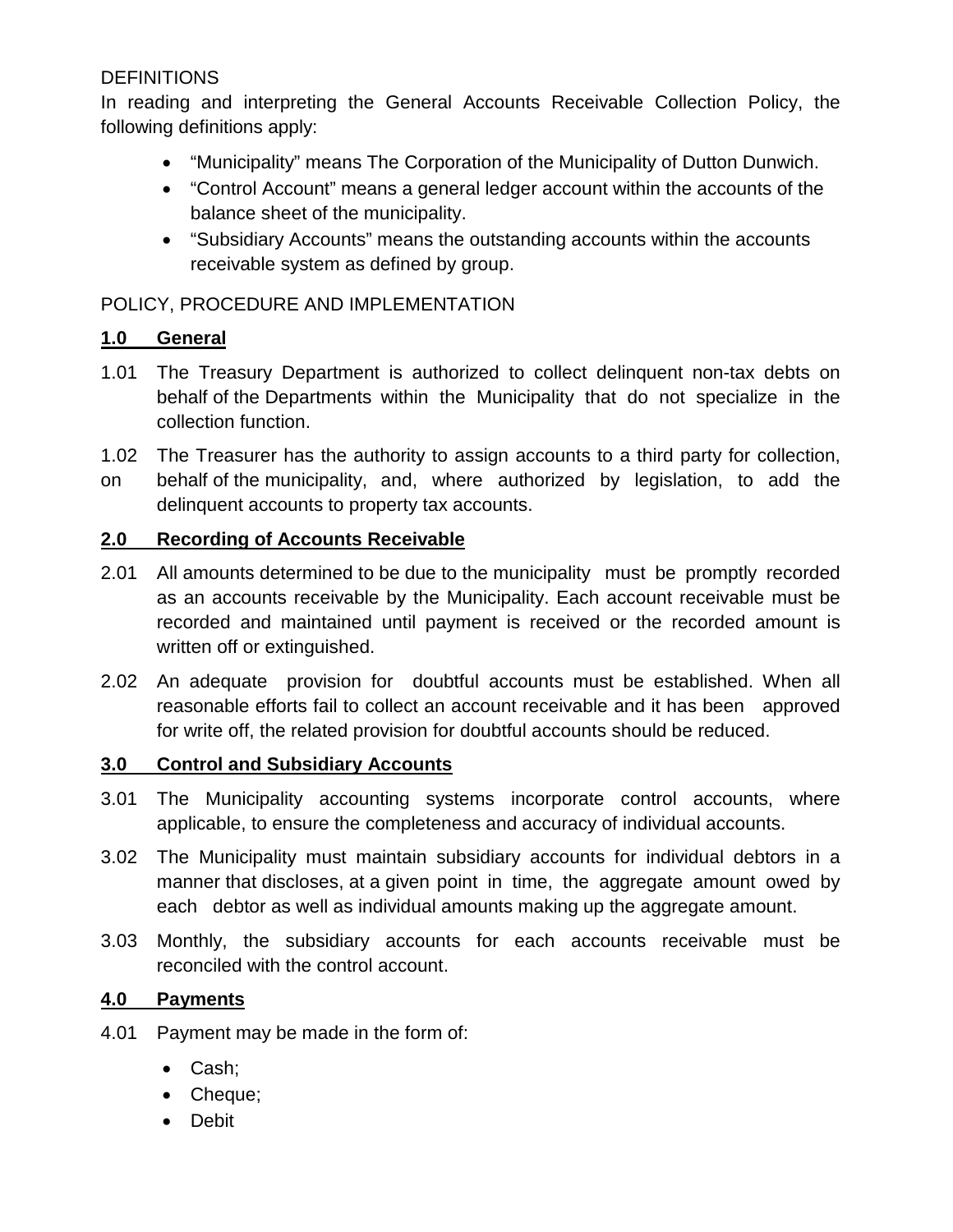- 4.02 Cheques that are returned from the bank as non-negotiable are assessed a returned cheque charge pursuant to the Fees by-law, as amended from time to time.
- 4.03 If there are 2 cheques returned from the bank within a one-year time period, no further cheques will be accepted from the customer unless the cheques are certified, until there is an acceptable payment history for a further one-year period.

#### **5.0 Statements to Debtors**

5.01 Statements must be issued to debtors, on a quarterly basis, providing meaningful and concise information on the status of their debts.

## **6.0 Reporting Requirements**

6.01 With each Quarterly Report to Treasurer, the Treasury staff will report the accounts receivable on an aged basis, and by each department, as at the end date of the quarterly period. Explanations of significant variances from the report for the previous quarter must be included with each quarterly report.

## **7.0 Interest on Accounts Receivable**

- 7.01 Interest must be charged on amounts owing to the Municipality of Dutton Dunwich in accordance with the Fees By-law for Financial Services, or as stated in the Agreement signed by both the debtor and the municipality.
- 7.02 Interest shall be calculated on overdue accounts receivable commencing on the first day after the money becomes due. Money is due when:
	- an invoice or a written request to the debtor for payment had been issued and not paid within 30 days; or
	- the goods have been delivered in good condition or the services have been performed in accordance with the contract and not paid within 30 days or pursuant to the terms identified in the invoice.
- 7.03 When a debtor pays an account in full within 30 days, the Municipality shall accept payment of that amount as full settlement of the account.
- 7.04 The Municipality will record interest charges owing separately in their accounts receivable records and identify individual amounts owing for each debtor.
- 7.05 The Municipality must advise each debtor of all interest charges to the debtor's account either by separate invoice or through periodic statements of account.
- 7.06 When a debt has been written off, the Municipality must stop recording interest as revenue and an amount owing. If a debt that was written off is reactivated, the municipality must record interest from the date the debt was written off until the debt is paid.
- 7.07 The interest calculated is not to be compounded.
- 7.08 Interest will be adjusted only when interest was charged as a result of the Municipality's error or omission. It shall be at the discretion of the Treasurer to decide whether or not the interest amount should be adjusted in such cases up to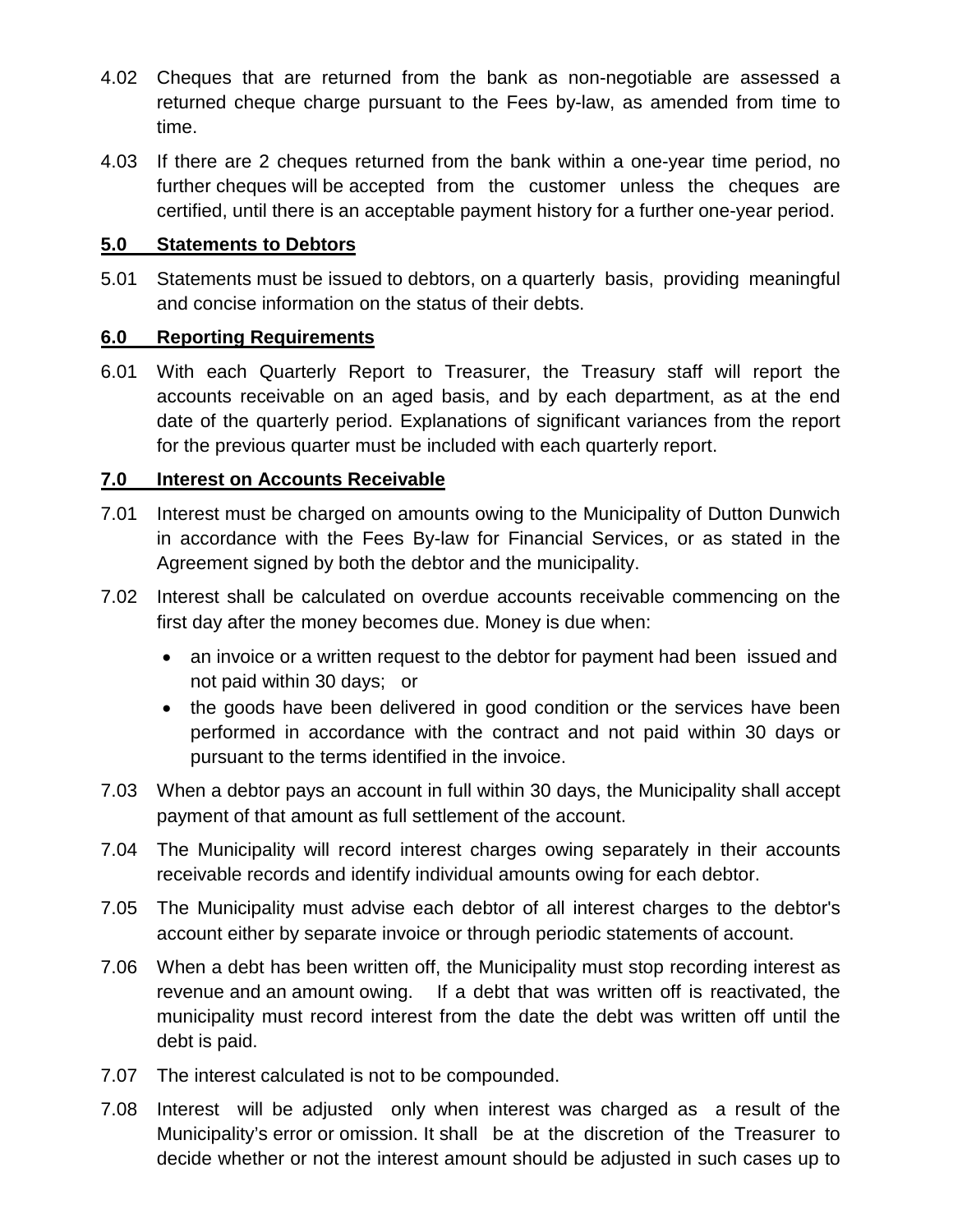the amount budgeted for write-offs in the annual budget and no more than the purchasing policy limits.

## **8.0 Collection Action**

- 8.01 Departments will be responsible for the initial contact with overdue accounts, at the 30-day point. Sample statements and letters will be provided to Departments for their reference.
- 8.02 Accounts receivable are considered overdue when a debtor does not pay or resolve the debt within 30 days after the Municipality issues an invoice or a written request for payment to the debtor.
- 8.03 All actions taken to collect overdue accounts must be documented.
- 8.04 If there is no response after Departments have made the initial contact at the 30 day point (within a 30 day period  $-60$  days from date of invoice), accounts will be forwarded to Treasury Staff to take prompt and vigorous action to collect overdue accounts receivable.
- 8.05 Accounts receivable, in most cases, should be at least 30 days overdue (i.e., 60 days after invoice notification), before staff advises debtors that their accounts are overdue and that the accounts may be:
	- turned over to a private collection agency;
	- subject to legal action
	- credit privileges will be revoked; and/or
	- service may be suspended.
- 8.06 In circumstances where the municipality owes money to a person, and that same person owes money to the municipality, recovery may be initiated by the Municipality by way of:
	- adjustment to payment, if within the department; or
	- set-off, and if it not restricted by legislation unless the account is in a past due position, at which time the municipality will adjust the payment.
- 8.07 Where appropriate the Municipality will add the outstanding amount to the tax roll of the property owner.

#### **9.0 Set-offs**

- 9.01 Before set-off action is initiated, staff must ensure that all regular means of collecting the debt have been considered and attempted.
- 9.02 The Treasurer may, in writing, authorize the Treasury staff to retain money by way of set-off, out of any money due or payable to a person by the Municipality or out of a trust fund, if
	- that person owes money to the municipality,
	- an overpayment has been made by the municipality to that person,
	- an advance made to that person has not been repaid or accounted for,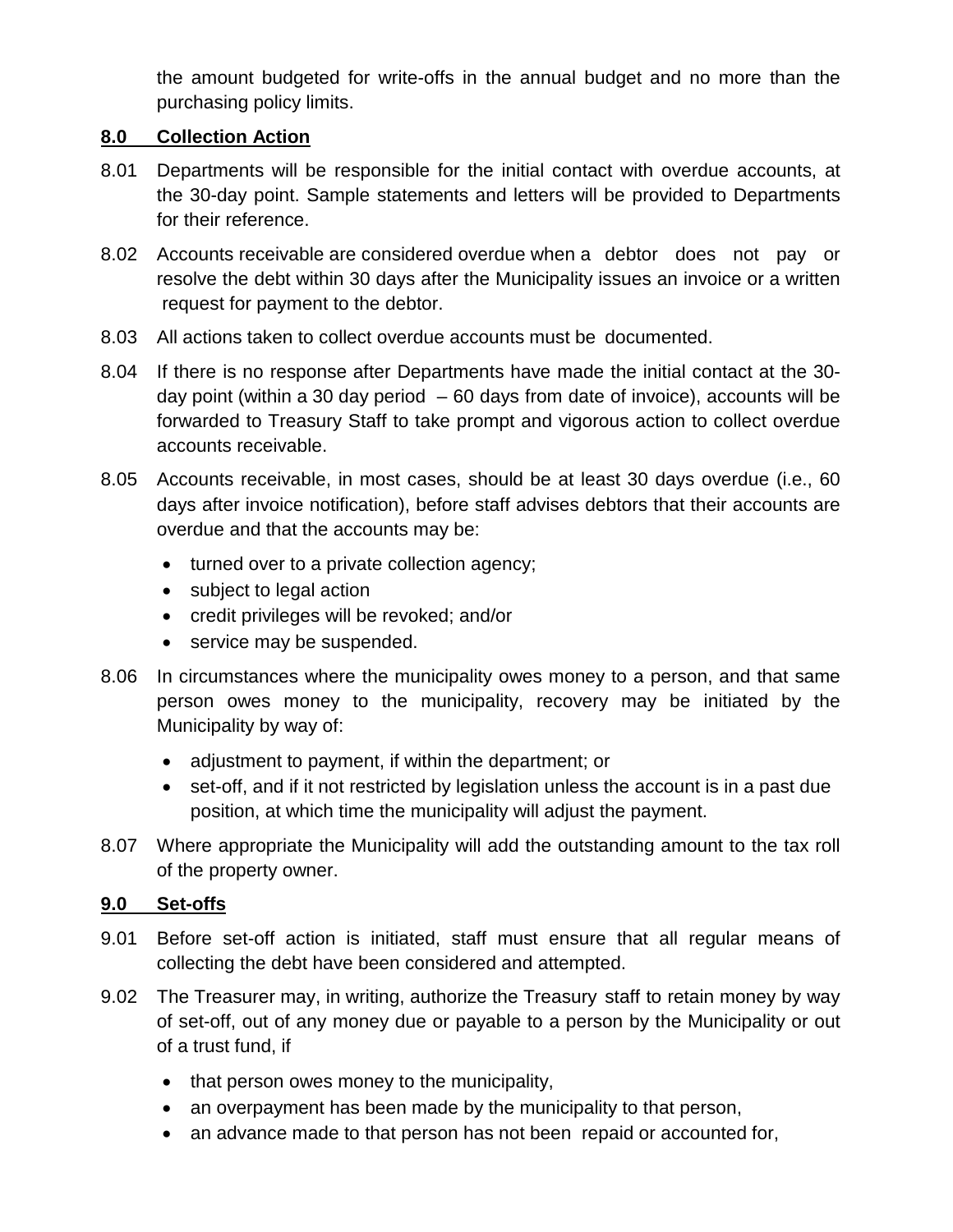#### and/or

- the funds are not restricted by contractual agreement or by legislation.
- 9.03 After approval by the Treasurer, the account receivable of the debtor may be reduced once processing of the cheque or payroll requisition is completed.
- 9.04 Where the amount due to the Municipality is less than or equal to the amount owing the gross amount to be paid. This policy does not apply to contractual arrangements containing a specific provision not to set-off.
- 9.05 Staff must initiate set-off action to protect the Municipality's interest for any goods or services provided prior to the date of appointment of a receiver or of an assignment in bankruptcy. Any residual amount payable is to be paid to the receiver or trustee in bankruptcy, as appropriate. Staff must consult with its legal counsel if there is any doubt as to the legality of the payment.
- 9.06 Before initiating a trust account set-off, staff must obtain a legal opinion that this action is acceptable, either under statutes governing the trust or under the trust instrument itself.
- 9.07 When a set-off is made, the debtor must be informed in writing of the gross payment, the set-off amount, and the net payment.
- 9.08 With the exception of salary overpayments, staff must provide employees who owe money to the municipality with written notice of the intent to set-off. Notice must be presented to the employee directly to the degree possible.

#### **10.0 Third Party Demands and Garnishments**

- 10.01 Treasury Staff must ensure that the following information is retained on file prior to approving a request for a third party demand:
	- how and when the debt arose;
	- evidence that the debt can be collected legally;
	- collection action taken to date;
	- the reason for initiating the third party demand;
	- third parties known to do business with, or who employ, the debtor;
	- set-off action instituted or recommended; and
	- a completed (but unsigned) Third Party Demand Notice.

10.02 Prior to issuing a request for a third party demand, staff shall:

- ensure accounts receivable collection has been pursued consistent with policy;
- ensure the debt can be collected legally. Where doubt exists, the Municipality must request that legal counsel obtains a judgment against the debtor; and
- consider set-off action; and/or
- consider a defined payment schedule.
- 10.03 Treasury staff must forward unsigned Third Party Demand Notices with documentation to the Treasurer for approval and sign-off.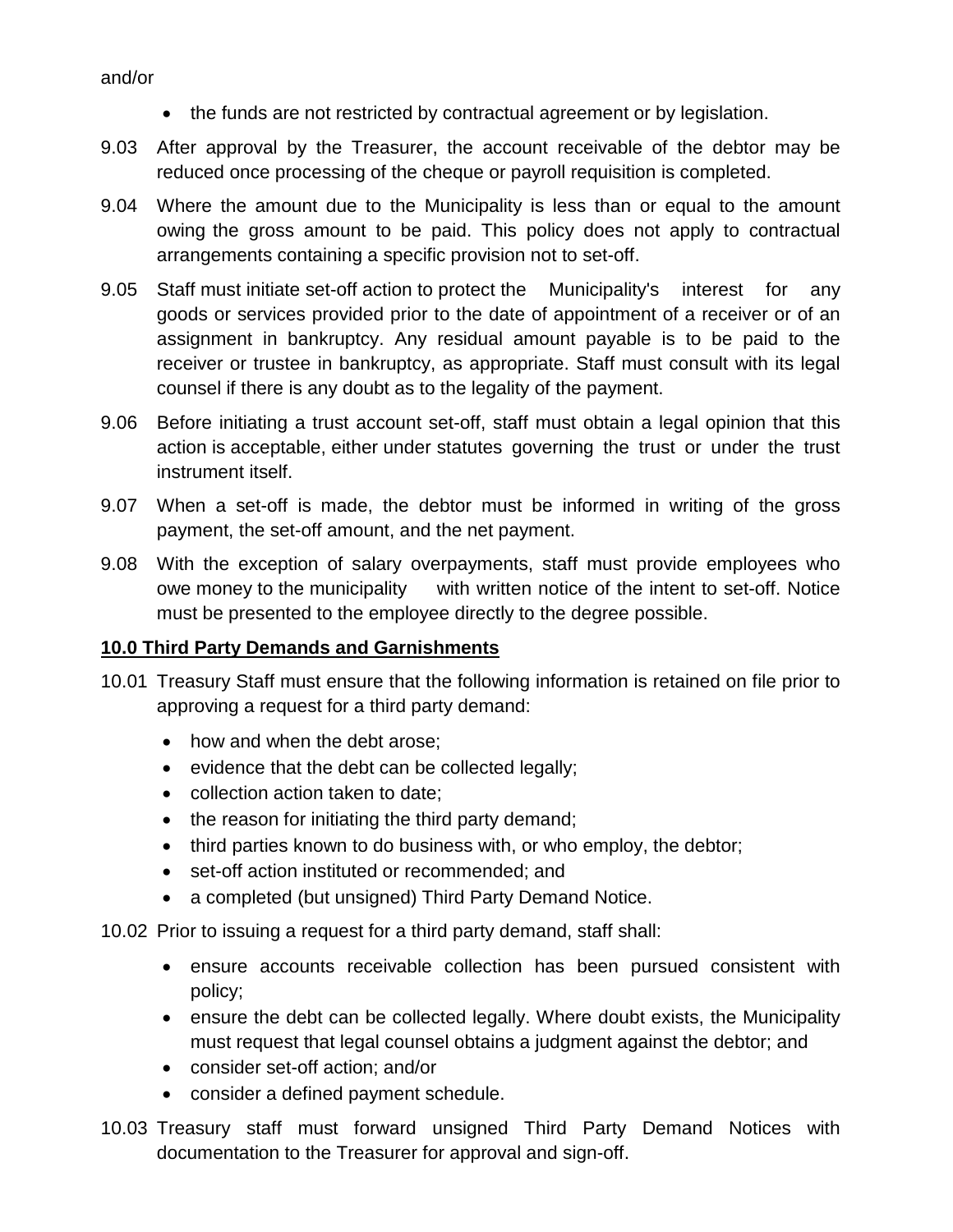- 10.04 The debt must include interest in accordance with policy. The third party demand must stipulate that interest is accruing.
- 10.05 Normally, staff should not initiate a demand on a third party until at least 90 days after the debt was incurred. In certain instances, however immediate collection may be warranted. A third party demand must be requested promptly and normal means of collection can be bypassed or shortened at the discretion of Treasurer after thoroughly reviewing the circumstances surrounding the debt.
- 10.06 A third party demand on an employer must not exceed 30 per cent of the net wages or salary per pay period of the employee (debtor) except where the Municipality considers it is unlikely that the remainder of the debt will be collected, or the debtor will remain employed with that employer.
- 10.07 The debtor shall be notified by the Municipality at the same time and in the same manner as a demand is made on a third party.
- 10.08 When a debt to the municipality is paid in full, all demands and set-offs for that debt shall be cancelled. Surplus funds received from the third party or from the debtor shall be returned promptly.
- 10.09 Verbal instructions to the third party by a Municipality staff member are sufficient to cancel a demand notice. Verbal cancellation of a demand notice must be confirmed in writing by the Municipality.
- 10.10 A third party demand expires when the debt is paid in full or, if applicable, at the end of the term set out in the demand notice.
- 10.11 Where there is any doubt about municipality proceedings, legal counsel must be consulted to ensure that garnishment orders are obtained in an appropriate manner.

#### **11.0 Private Collection Agencies**

- 11.01 The Municipality will consider the services of private collection agencies to recover debts owed to the municipality after the Municipality's normal collection activities have been exhausted, or when a business case supports this collection option, but no earlier than 90-days overdue unless circumstances warrant such action.
- 11.02 The Municipality must not use private collection agencies for debts due from the following:
	- other ministries or agencies, trusts, and other municipalities;
	- municipal employees from whom the Municipality can recover by set-off action;
	- other governments; and
	- participants in a current appeal or a court proceeding.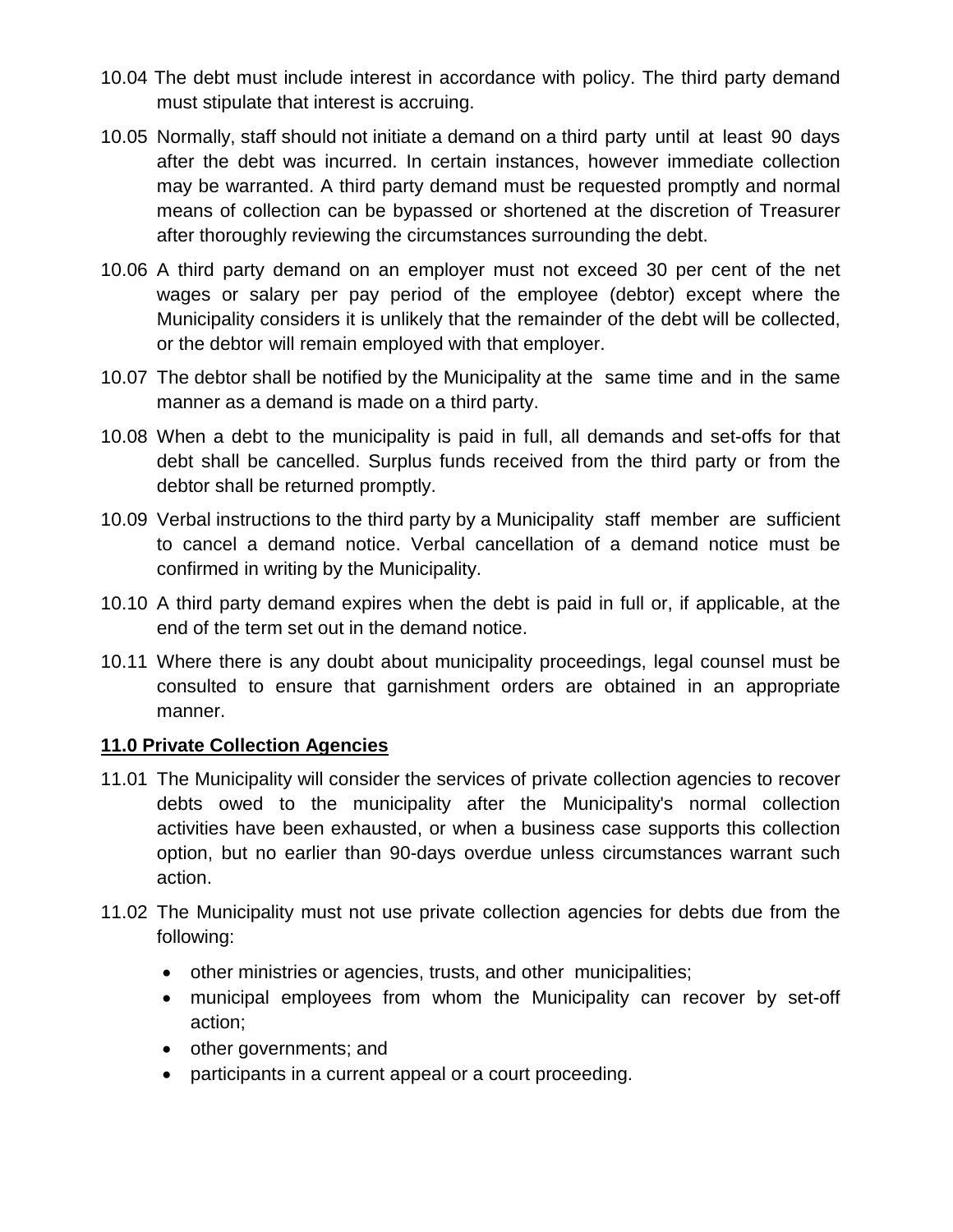## **12.0 Write-offs**

- 12.01 Only those debts for which all reasonable and appropriate collection action has been taken can be submitted for write-off.
- 12.02 Staff must ensure that uncollectible debts are reviewed at least once a year and identify those debts that should be submitted for write-off.
- 12.03 All write-off submissions must include the relevant debt information. Submissions for the write-off of debts exceeding \$5,000 must be appropriately categorized, and must include details of the collection action taken, the debtor's financial status (if relevant), and why further collection action is not possible.

The categories for submission are:

- debtors who have died leaving no estate;
- debtors who cannot be located:
- debtors who are indigent;
- debtors residing outside of Canada in locations where there are no apparent means of collection and there is no indication that the debtor has family or business ties that might encourage return to Canada;
- debts where, in the view of the municipality, further expenses to collect are not justified in relation to the amount of the debt and the possibility of collection;
- debts where legal counsel has indicated that the amount involved does not warrant the prospective costs of action to collect;
- debts where liability has not been admitted by the debtor and where the success of proceedings to collect is unlikely;
- debts where the existence of an enforceable debt due the municipality cannot be readily established (e.g., where records have been lost or destroyed and the municipality is unable to prove receipt of services by the debtor); and/or
- debts where a corporation is inoperative and without assets.
- 12.04 Authorized staff may authorize the write-off of receivables up to \$10,000.
- 12.05 Staff must maintain adequate records of any amounts that they have written off and report quarterly to the Treasurer and Council on any write-off action taken during the quarter.
- 12.06 The Treasurer shall submit to Council recommendations for write-offs of debts beyond the \$50,000, for approval.
- 12.07 Staff are not required to submit the following debts to the Treasurer for write- off:
	- bankrupt individuals when an order of discharge has been granted, the municipality must remove the account on the basis of the order;
	- judgment or other court orders when it is determined that the municipality can collect a lesser amount than the recorded debt, the municipality must adjust the account on the basis of the court's order;